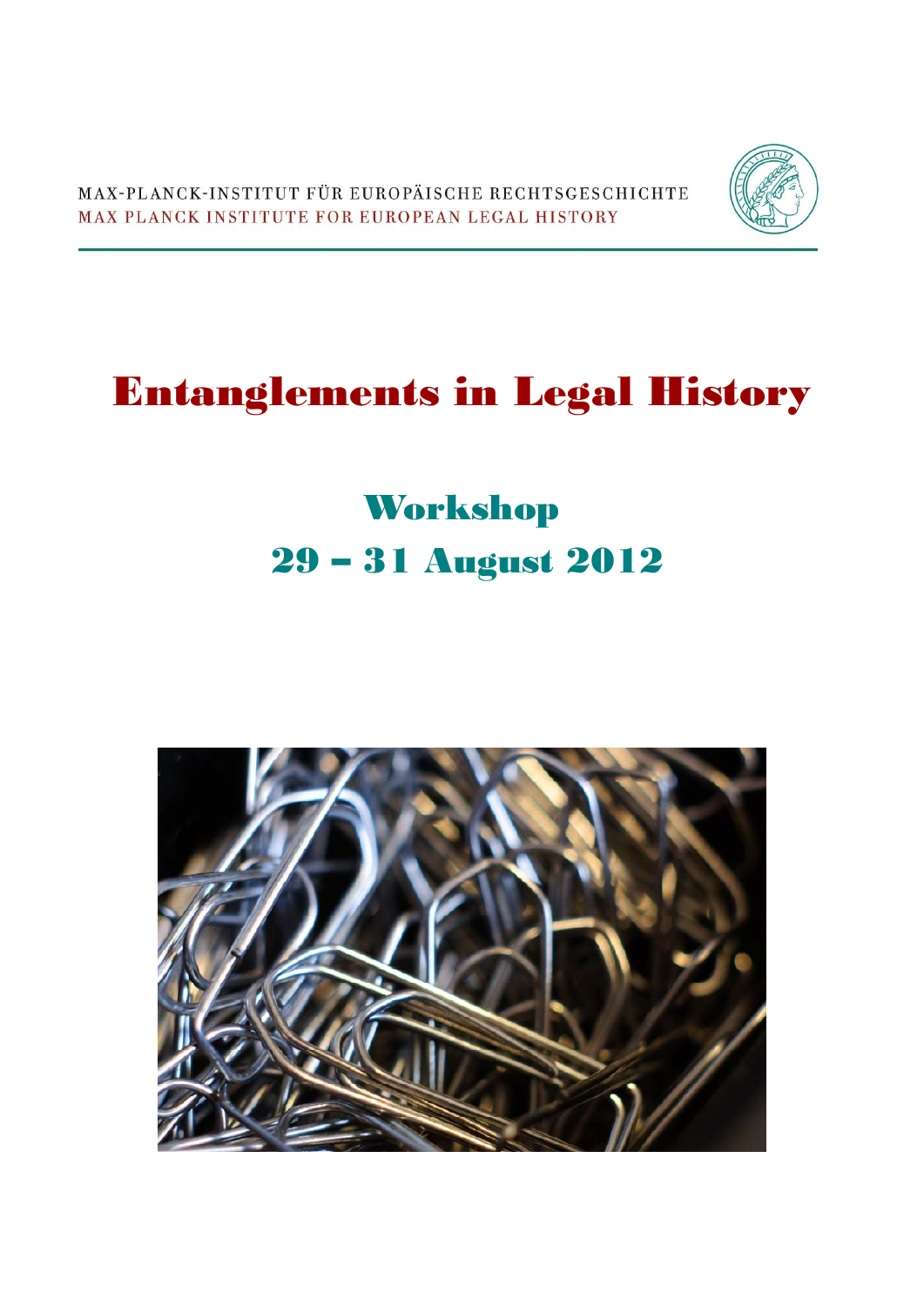## **Wednesday, 29 August**

15:00 – 15:30 Thomas Duve, Max-Planck-Institute for European Legal History Welcome

### **Section I: Codification of Civil Law**

- 15:30 16:15 Francisco Andrés Santos, Universidad Valladolid
	- Napoleon in America? Reflections on the concept of 'legal reception' in the light of the civil law codification in Latin America

#### Coffee break

#### 16:45 – 17:30 Agustín Parise, Maastricht University

- *Libraries of the Civil Codes* as Mirrors of Normative Transfers from Europe to the Americas: The Experiences of Lorimier in Quebec (1871-1890) and Varela in Argentina (1873-1875)
- 17:30 18:15 Nikolaus Linder, Universität Regensburg
	- Coding the Nation. Codification History in a Global Perspective

**Dinner** 

# **Thursday, 30 August**

- 9:30 10:15 Eduardo Zimmermann, Universidad de San Andrés, Buenos Aires
	- Commentary on Section I

### **Section II: Empires and Law**

- 10:15 11:00 Emiliano Buis, Universidad de Buenos Aires
	- Ancient Entanglements: The Influence of Greek Treaties in Roman 'International Law' under the Framework of Narrative Transculturation

Coffee break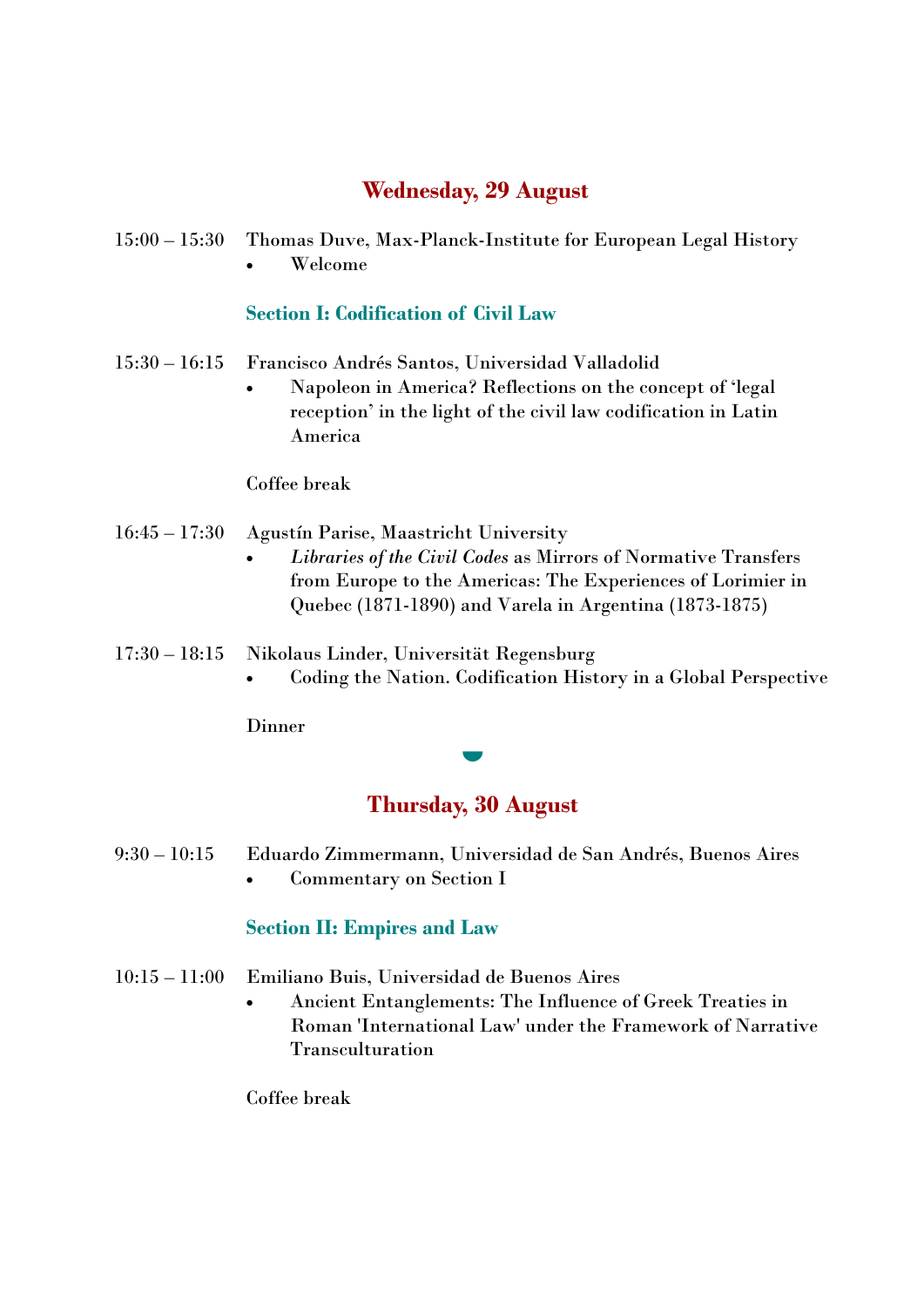- 11:30 12:15 Ana Belem Fernández Castro, European University Institute, Florence
	- A transnational empire built on law: The case of the commercial jurisprudence of the House of Trade of Seville (1583-1598)

#### Lunch break

15:00 – 15:45 Jakob Zollmann, Research Fellow Wissenschaftszentrum Berlin German Colonial Law and Comparative Law, 1884-1919

#### Coffee break

16:15 – 17:00 Geetanjali Srikantan, National Law School of India, Bangalore Commentary on Section II

#### **Section III: Transnational Discourses and Institutions**

- 17:00 17:45 Bram Delbecke, Flanders Research Foundation, University of Leuven
	- Framing the struggle against despotism. Modern constitutionalism, public opinion and the rise of the political offence

## **Friday, 31 August**

 $\blacksquare$ 

- 9:30 10:15 Lea Heimbeck, Frankfurt
	- Multi-Dimensional Juridification Regarding the Liquidation of State Bankruptcies in the 19th Century
- 10:15 11:00 Clara Kemme, Jacobs Universität, Bremen
	- Hinduism, Islam and European International law: the normative orders regulating international relations in India during the administration of the British East India Company Coffee break

#### 11:30 – 12:00 Heidi J.S. Towrek, Harvard University

 The Global Regulation of News: Interwar Negotiations on Intellectual Property at the League of Nations (*paper presentation*)

#### Lunch break